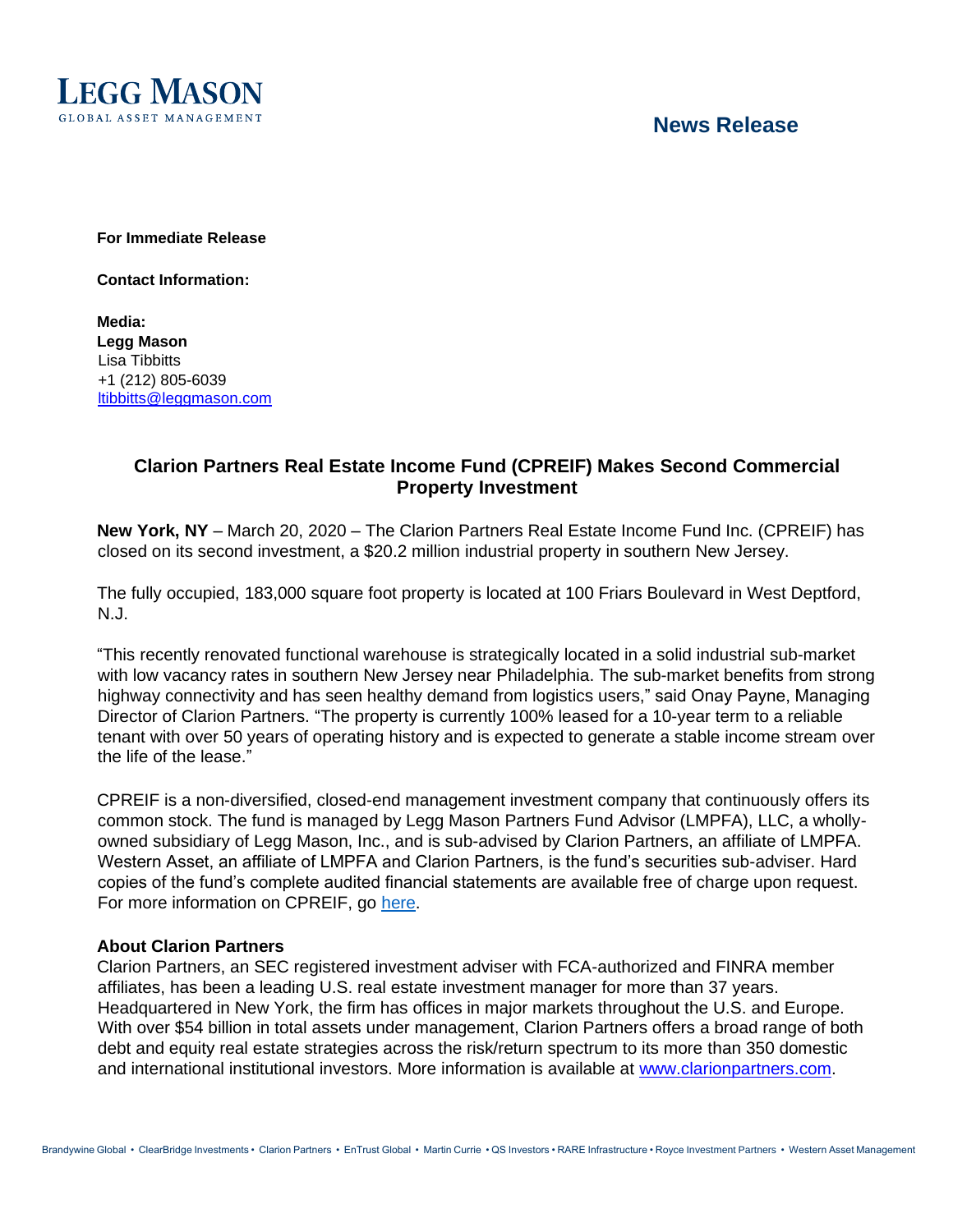

# **News Release**

## **About Western Asset Management**

Western Asset Management is one of the world's leading fixed-income managers. With a focus on long-term fundamental value investing that employs a top-down and bottom-up approach, the firm has nine offices around the globe and deep experience across the range of fixed-income sectors. Founded in 1971, Western Asset has been recognized for an approach emphasizing team management and intensive proprietary research, supported by robust risk management. To learn more about Western Asset, please visit [www.westernasset.com.](http://www.westernasset.com/)

#### **About Legg Mason**

Guided by a mission of Investing to Improve Lives™, Legg Mason helps investors globally achieve better financial outcomes by expanding choice across investment strategies, vehicles and investor access through independent investment managers with diverse expertise in equity, fixed income, alternative and liquidity investments. Legg Mason's assets under management are \$790 billion as of Feb. 29, 2020. To learn more, visit our [website,](http://www.leggmason.com/) our [newsroom,](https://www.leggmason.com/en-us/about/newsroom.html) or follow us on [LinkedIn,](https://www.linkedin.com/company/5232/) [Twitter,](http://www.twitter.com/leggmason) or [Facebook.](http://www.facebook.com/leggmason)

#### **Investment Risks**

The Fund is newly organized, with a limited history of operations. An investment in the Fund involves a considerable amount of risk. The Fund is designed primarily for long-term investors, and an investment in the Fund should be considered illiquid. Shareholders may not be able to sell their shares in the Fund at all or at a favorable price. Fixed income securities involve interest rate, credit, inflation and reinvestment risks. As interest rates rise, the value of fixed income securities fall. High-yield bonds possess greater price volatility, illiquidity and possibility of default. The Fund's investments are highly concentrated in real estate investments, and therefore will be subject to the risks typically associated with real estate, including but not limited to local, state, national or international economic conditions; including market disruptions caused by regional concerns, political upheaval, sovereign debt crises and other factors. Asset-backed, mortgage-backed or mortgage-related securities are subject to prepayment and extension risks. The Fund employs leverage, which increases the volatility of investment returns and subjects the Fund to magnified losses if an underlying fund's investments decline in value. The Fund may use derivatives, such as options and futures, which can be illiquid, may disproportionately increase losses, and have a potentially large impact on Fund performance.

#### **Liquidity Considerations**

The Fund should be viewed as a long-term investment, as it is inherently illiquid and suitable only for investors who can bear the risks associated with the limited liquidity of the Fund. Limited liquidity is provided to shareholders only through the Fund's quarterly repurchase offers for no more than 5% of the Fund's shares outstanding at net asset value. There is no guarantee these repurchases will occur as scheduled, or at all. Shares will not be listed on a public exchange, and no secondary market is expected to develop.

**Before investing, carefully consider a Fund's investment objectives, risks, charges and expenses. You can find this and other information in each prospectus, or summary prospectus, if available, at [www.leggmason.com.](http://www.leggmason.com/) Please read it carefully.**

**All investments involve risk, including loss of principal. Past performance is no guarantee of future results.**